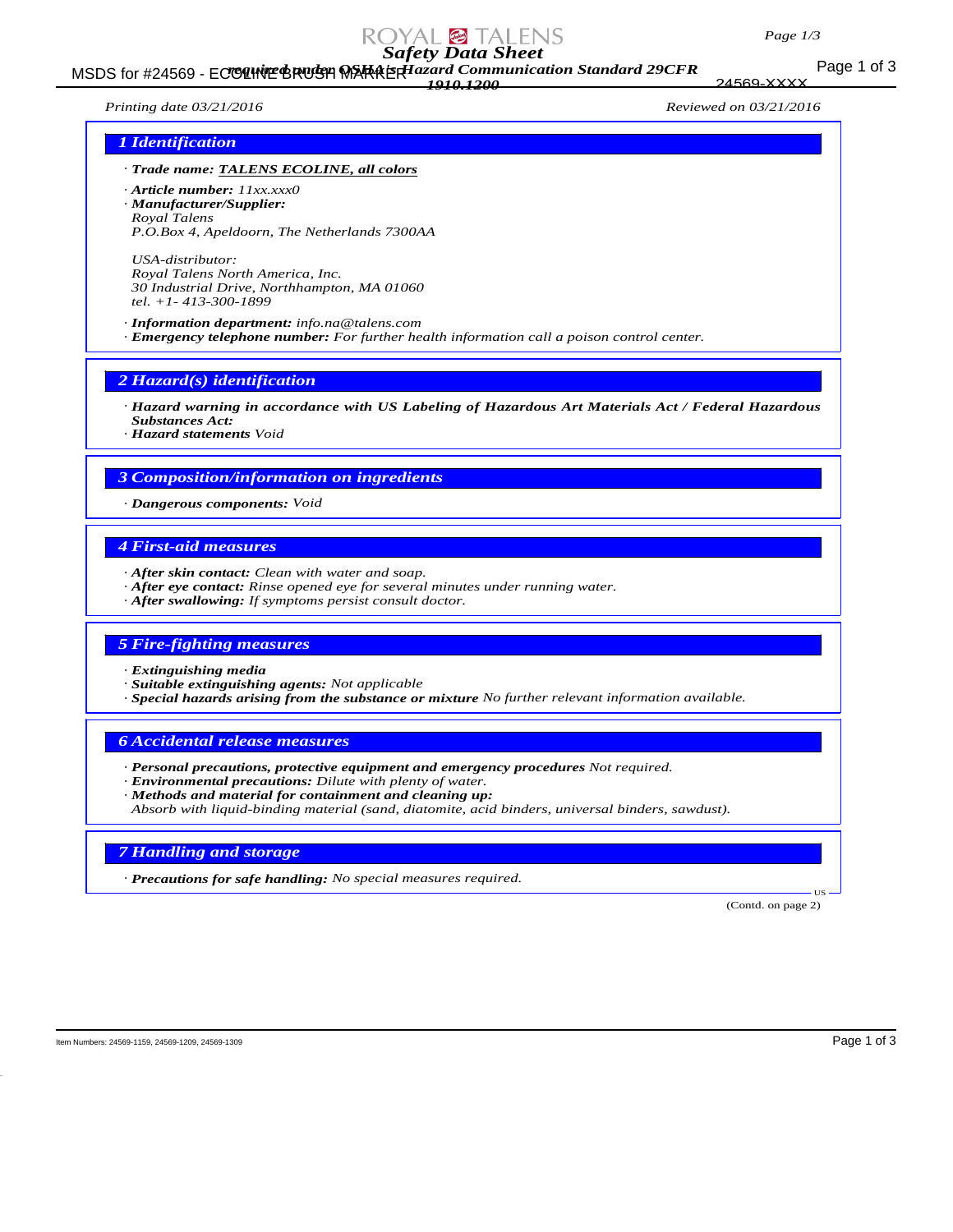# *Safety Data Sheet*

#### MSDS for #24569 - ECOUNTE BRUSH MARAERIazard Communication Standard 29CFR<br>MSDS for #24569 - ECOUNTE BRUSH MARAERIazard Communication Standard 29CFR *1910.1200*

*Printing date 03/21/2016 Reviewed on 03/21/2016*

(Contd. of page 1)

#### *8 Exposure controls/personal protection*

*· General protective and hygienic measures: Wash hands before breaks and at the end of work.*

| 9 Physical and chemical properties                                                                                                                    |                                    |
|-------------------------------------------------------------------------------------------------------------------------------------------------------|------------------------------------|
| $\cdot$ Appearance:                                                                                                                                   |                                    |
| Form:                                                                                                                                                 | Fluid                              |
| Color:                                                                                                                                                | According to product specification |
| $\cdot$ Odor:                                                                                                                                         | <i>Characteristic</i>              |
| $\cdot$ pH-value at 20 $\cdot$ C (68 $\cdot$ F):                                                                                                      | 6                                  |
| $\cdot$ Change in condition<br>Melting point/Melting range: Not determined.<br><b>Boiling point/Boiling range:</b> $100 \degree C$ (212 $\degree F$ ) |                                    |
| $\cdot$ Flash point:                                                                                                                                  | Not applicable.                    |
| · Explosion limits:                                                                                                                                   |                                    |
| Lower:                                                                                                                                                | Not determined.                    |
| <b>Upper:</b>                                                                                                                                         | Not determined.                    |
| $\cdot$ Density:                                                                                                                                      | $1.0 - 1.8$ g/cm3                  |
| $\cdot$ Solubility in / Miscibility with<br>Water:                                                                                                    | Fully miscible.                    |

### *10 Stability and reactivity*

*· Thermal decomposition / conditions to be avoided: No decomposition if used according to specifications.*

- *· Possibility of hazardous reactions No dangerous reactions known.*
- *· Conditions to avoid No further relevant information available.*
- *· Incompatible materials: No further relevant information available.*

# *11 Toxicological information*

*· Carcinogenic categories:*

*· IARC (International Agency for Research on Cancer)*

*None of the ingredients is listed.*

*· NTP (National Toxicology Program)*

*None of the ingredients is listed.*

*· OSHA-Ca (Occupational Safety & Health Administration)*

*None of the ingredients is listed.*

# *12 Ecological information*

*· General notes: Not known to be hazardous to water.*

# *13 Disposal considerations*

#### *· Recommendation:*

*Must not be disposed together with household garbage. Disposal must be made according to official regulations. Do not allow product to reach sewage system.*

(Contd. on page 3) US

Item Numbers: 24569-1159, 24569-1209, 24569-1309 Page 2 of 3